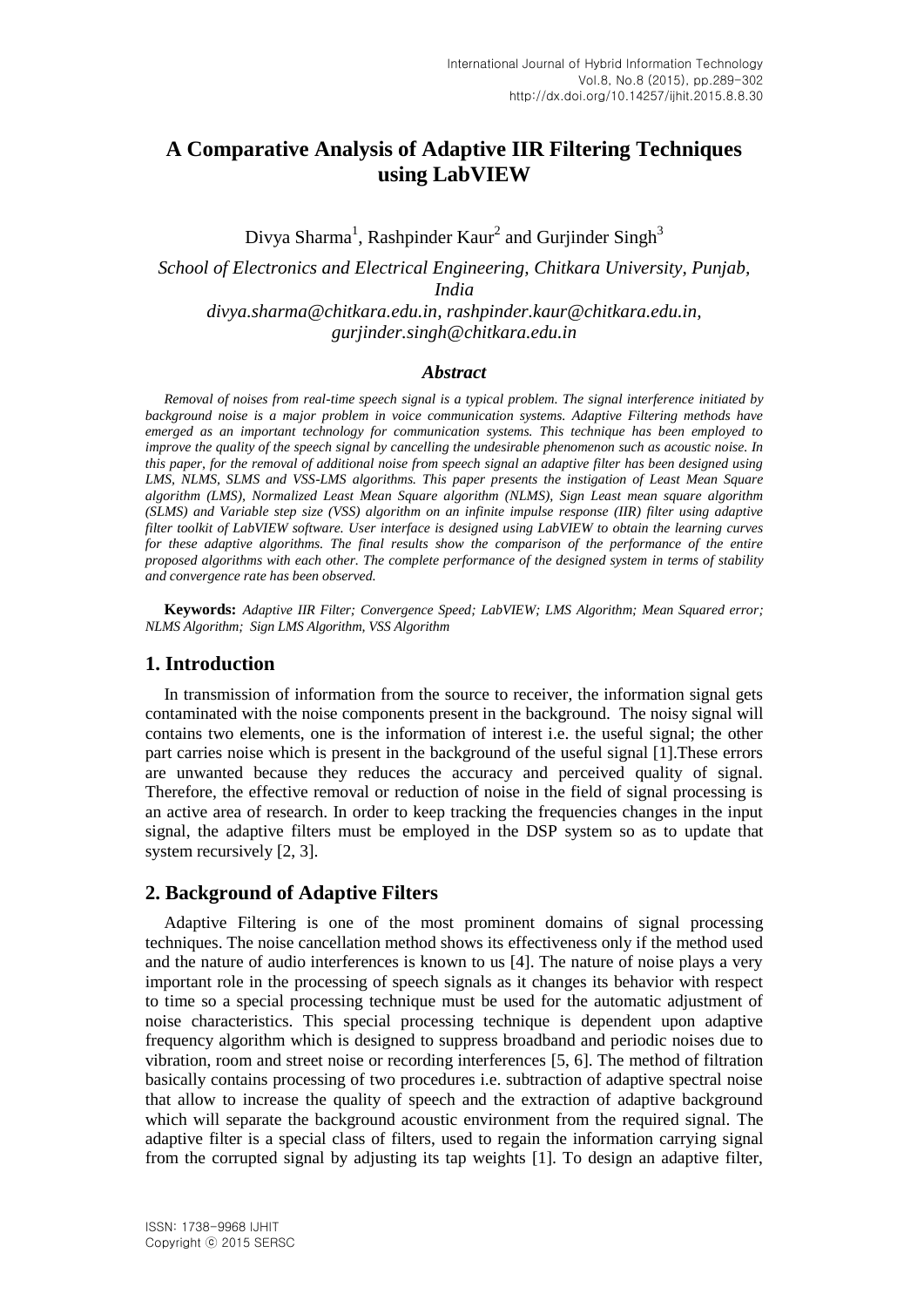three major specifications are to be considered. Firstly the input signal to the system must be known. Secondly the structure of filter must be considered that whether it is an infinite impulse response (IIR) filter structure or a finite impulse response (FIR) filter. An adaptive IIR filter is made up of two basic components: a time varying IIR filter with input  $x(n)$  and output  $y(n)$ , and an algorithm that updates the filter coefficients  $w(n)$  to

optimize a nature of error signal, e(n) [7]. The property of this filter is to generate a suitable estimate  $y(n)$  of the desired output signal denoted by  $d(n)$ . There are basically two classes of digital filter model i.e. Finite impulse response (FIR) filters and Infinite impulse response (IIR) filters. FIR filters are realized by moving average model which consists of zeros only where as an IIR filter can be realized by an autoregressive moving average model which consists of poles and zeros. It is desired that IIR filters can be economically and effectively modeled as compared to FIR models [8]. It is well known that IIR filter needs much lower filter length to meet the same magnitude specification as compared to its FIR counterpart. Effective research has been done to boost up the performance of FIR filter to the most versatile IIR configuration filter. A recursive IIR filter generally provides better performance than a FIR filter [9]. In the terms of complicatedness, IIR filters are more favorable than FIR filters for real time applications.

### **3. Implementation of LMS Algorithm**

The IIR LMS algorithm is an extended version of the FIR LMS algorithm. To attain a desired level of performance an IIR filter needs less number of coefficients as compared to a FIR filter [3]. The LMS algorithm is chosen because of its easiness and directness. This algorithm basically minimizes the mean squared error (MSE) i.e. the difference of the expected output and the obtained output signal. This algorithm belongs to the steepest decent algorithm, which is simple, and very easy to realize. The weight's upgrading equation is expressed by the below mentioned equation

 $w(n+1)=w(n) + \mu(n)e(n)x(n)$  (1)

Where,  $x(n)$  act as an input signal to this filter,  $e(n)$  is the error signal,  $\mu(n)$  is the step size and  $w(n)$  is the weight tap vector[3].

The standard LMS algorithm performs the following operations: (i) It smoothes the input signal  $x(n)$  by updating the step size to produce the output  $y(n)$ . (ii) It estimates the value of error by simply subtracting the obtained output signal from the desired output signal by using this equation

$$
e(n) = d(n) - y(n) \tag{2}
$$

(iii) It updates the filter coefficients.

This equation has a special parameter step size which is represented by µ, whose value is always kept constant for each and every iteration. This parameter is used in optimizing the results and in updating the coefficients of the filter. Now, to design an adaptive IIR filter, firstly an unknown system is designed in which the input signal is taken as a stimulus signal which is gaussian white noise signal represented by  $x(n)$ . Then by using IIR filter virtual Instrument (VI) from signal processing toolkit of LabVIEW and assigning the values of reverse and forward coefficients, the response signal (output signal) is obtained which is the filtered form of gaussian white noise signal with a value of standard deviation as 0.001. Then this input signal (stimulus signal) and response signal both are added to form a desired signal, d(n) [6]. In Figure 1 the block diagram of the designed unknown system is shown below.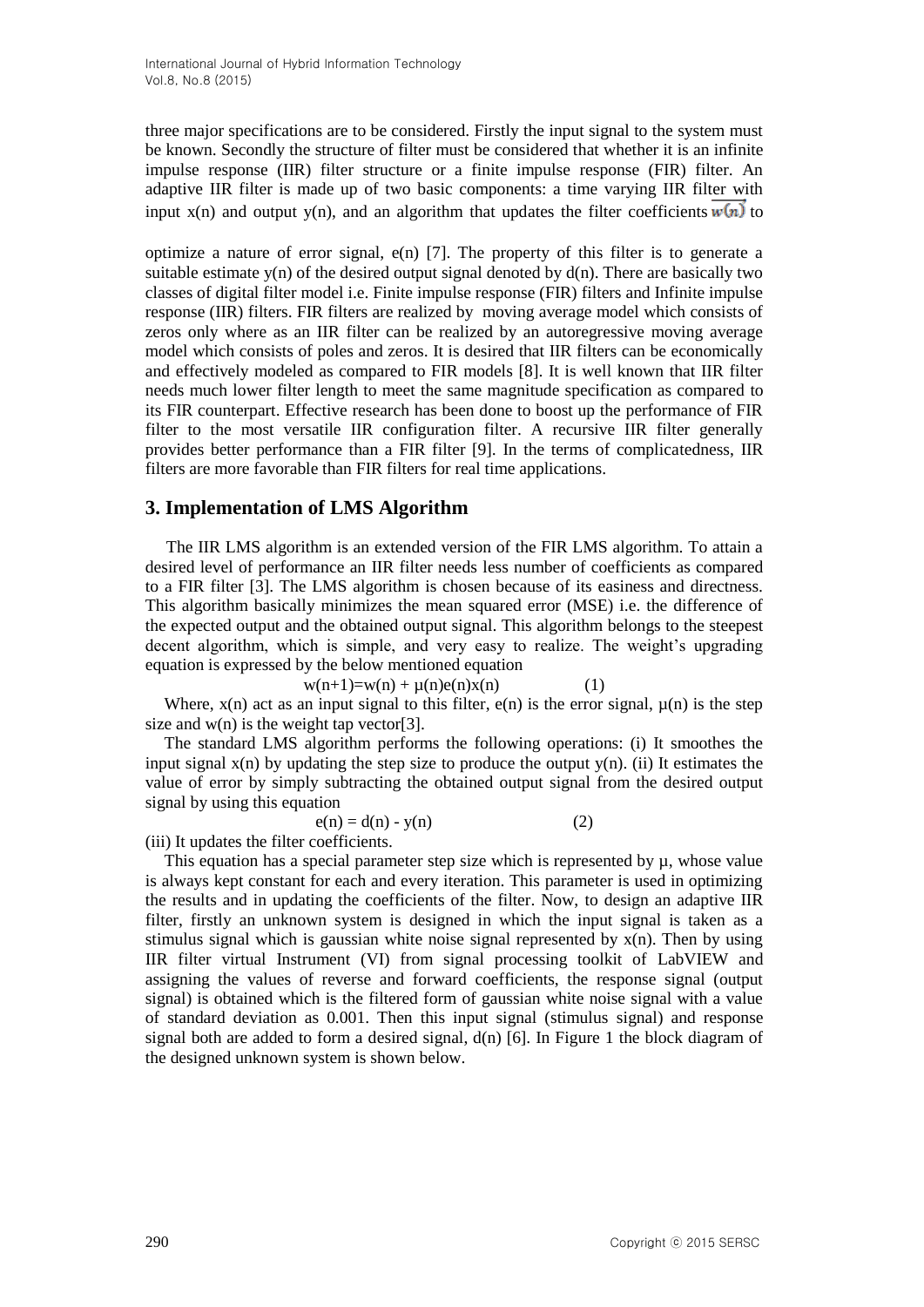

**Figure 1. Block Diagram of an Unknown System**

Then these input signal  $x(n)$  and the obtained response signal  $d(n)$  are used as an input to the adaptive filtering system so as to update the coefficients of LMS algorithm in a recursive manner. According to this algorithm filter weights are updated recursively. The Figure 2 shows the execution of adaptive IIR filter using LMS algorithm.



**Figure 2. Block Diagram of Design of Adaptive IIR Filter using LMS Algorithm**

This filter is used to reduce the value of mean square error (MSE). In Figure 3 the value of e(n) is shown, which depicts the decrease in the value of error signal as the number of iteration increases. This signal  $e(n)$  is obtained by using eq (2). When the value of MSE approaches zero, the system will become stable. The rate of convergence in this case is moderate.

The output obtained from the designed adaptive IIR filter is shown in Figure 4. The curve shows that how the adaptive coefficients (black coloured signal) get updated in accordance with the value of unknown coefficients (red coloured signal).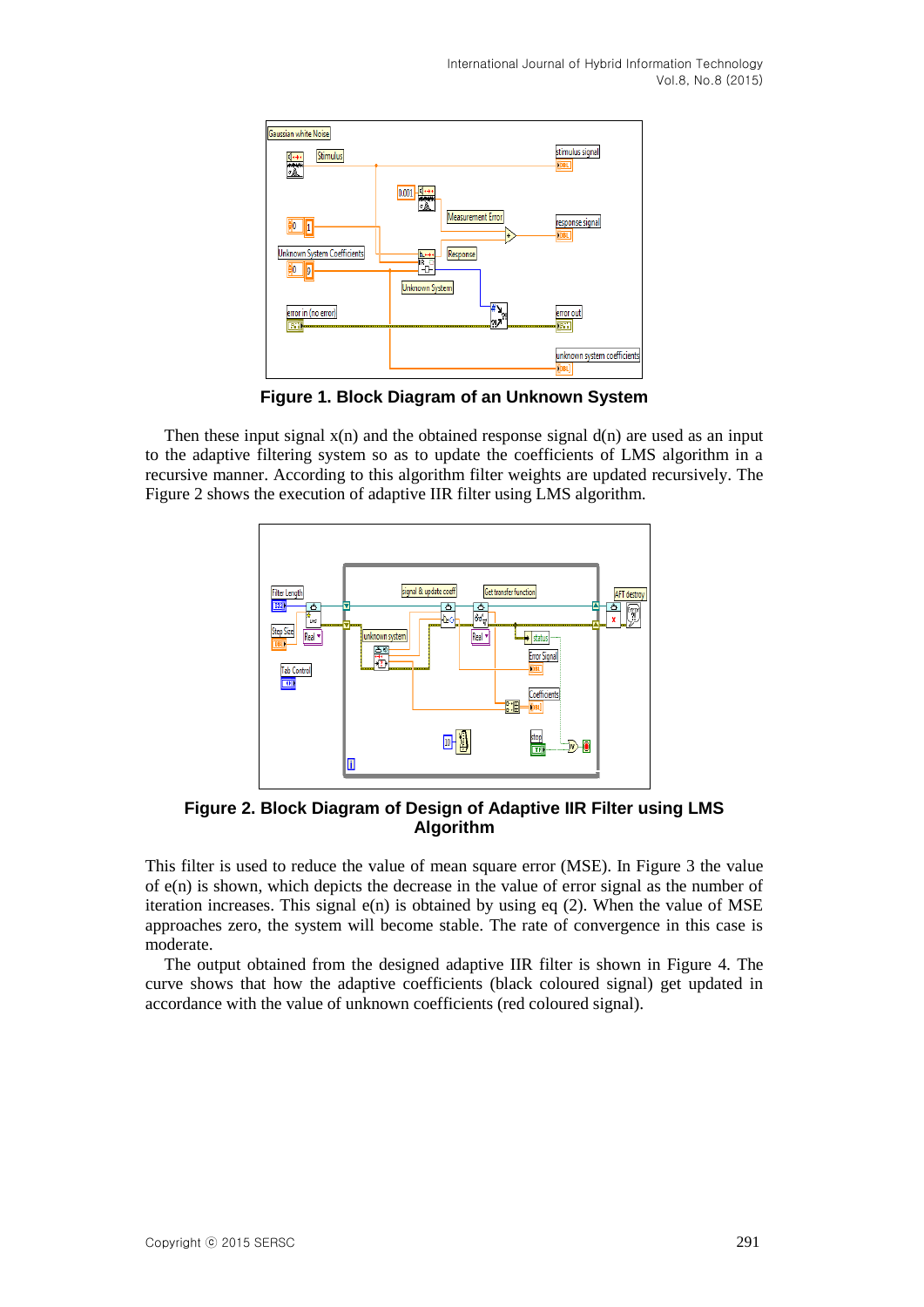

**Figure 3. Error Signal using LMS Algorithm**



**Figure 4. Adaptive IIR Filter output using LMS Algorithm**

### **4. Implementation of NLMS Algorithm**

A Similarly, an IIR filter is designed using normalized least mean square (NLMS) algorithm, which normalizes the value of step size  $(\mu)$  by squaring the input signal. The NLMS algorithm is given by the following equation

$$
w(n+1) = w(n) + \frac{\alpha}{c + ||x(n)||^2} e(n)x(n)
$$
 (3)

where  $\alpha$  is an adaptation constant, which optimizes the convergence rate of algorithm. The value of  $\alpha$  is practically less than 1 and c is constant term for normalisation. As in the above  $eq(3)$ , the computational complexity increases with the manipulation of these different parameters. So, this algorithm gives slow convergence speed for small values of step size. To implement this algorithm in LabVIEW, AFT create NLMS (VI) is available, so create AFT LMS block in the previous designed IIR filter can be replaced with this block. The Figure 5. depicts the realisation of adaptive IIR filter using NLMS algorithm in LabVIEW.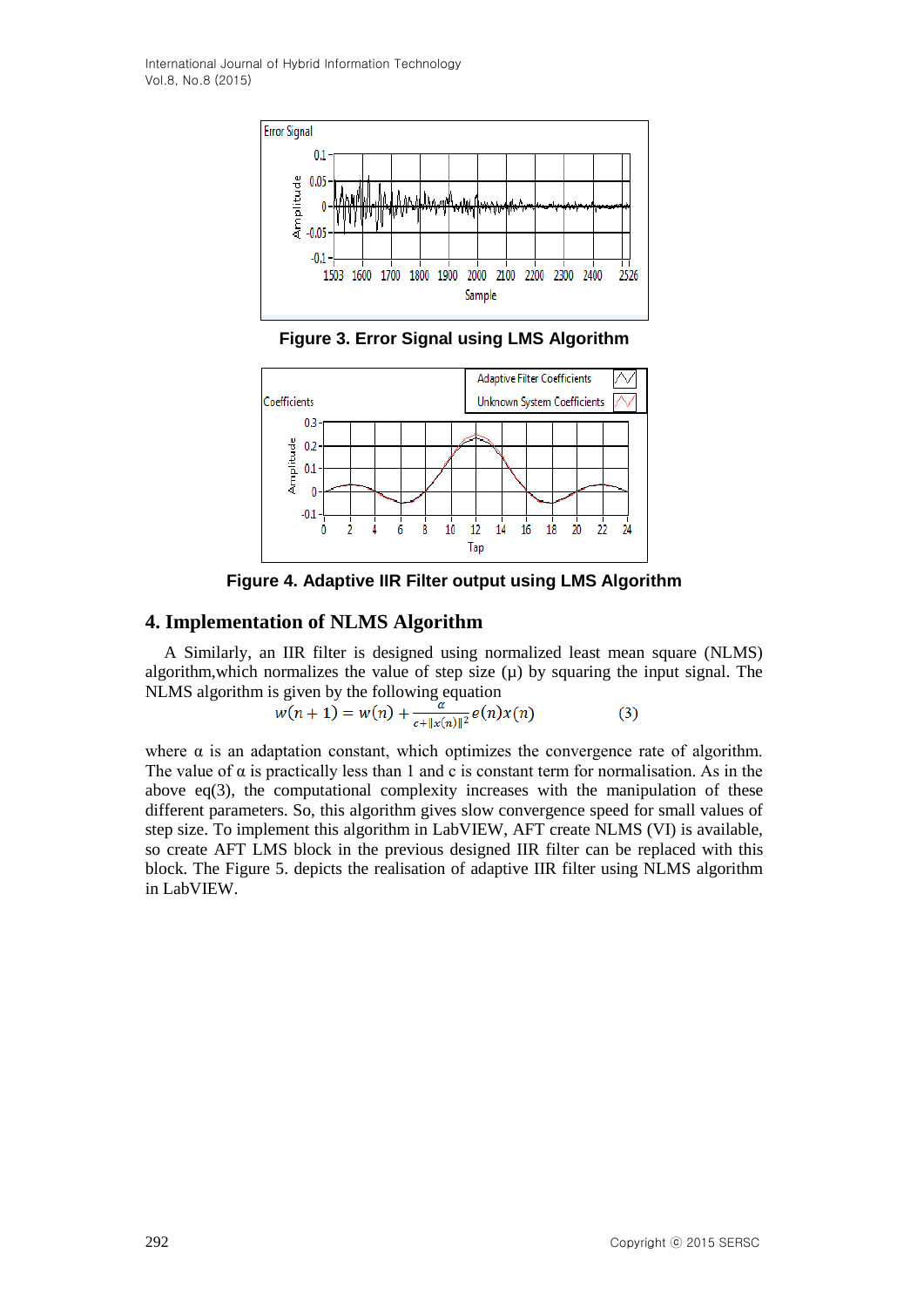

**Figure 5. Block Diagram of Design of Adaptive IIR Filter using NLMS Algorithm**

The Figure 6 shows the obtained error signal  $e(n)$ . The value of  $e(n)$  will lie in between -0.5 to 0.5 but after some time with increase in number of iteration, the value of e(n) will approaches zero. The Figure 7 shows the obtained output of IIR Filter using NLMS algorithm.



**Figure 6. Error Signal using NLMS Algorithm**



**Figure 7. The Output of IIR Filter using NLMS Algorithm**

The results obtained from the designed adaptive IIR filter are shows that the adaptive IIR filter updates its coefficients slowly in accordance with the value of unknown tap weights. But the convergence speed is very slow.

## **5. Implementation of Sign LMS algorithm**

For high speed communication applications, the time is crucial; the fastest adaptation process is required. The sign function, as described by the following equation clarifies the functioning of LMS algorithm: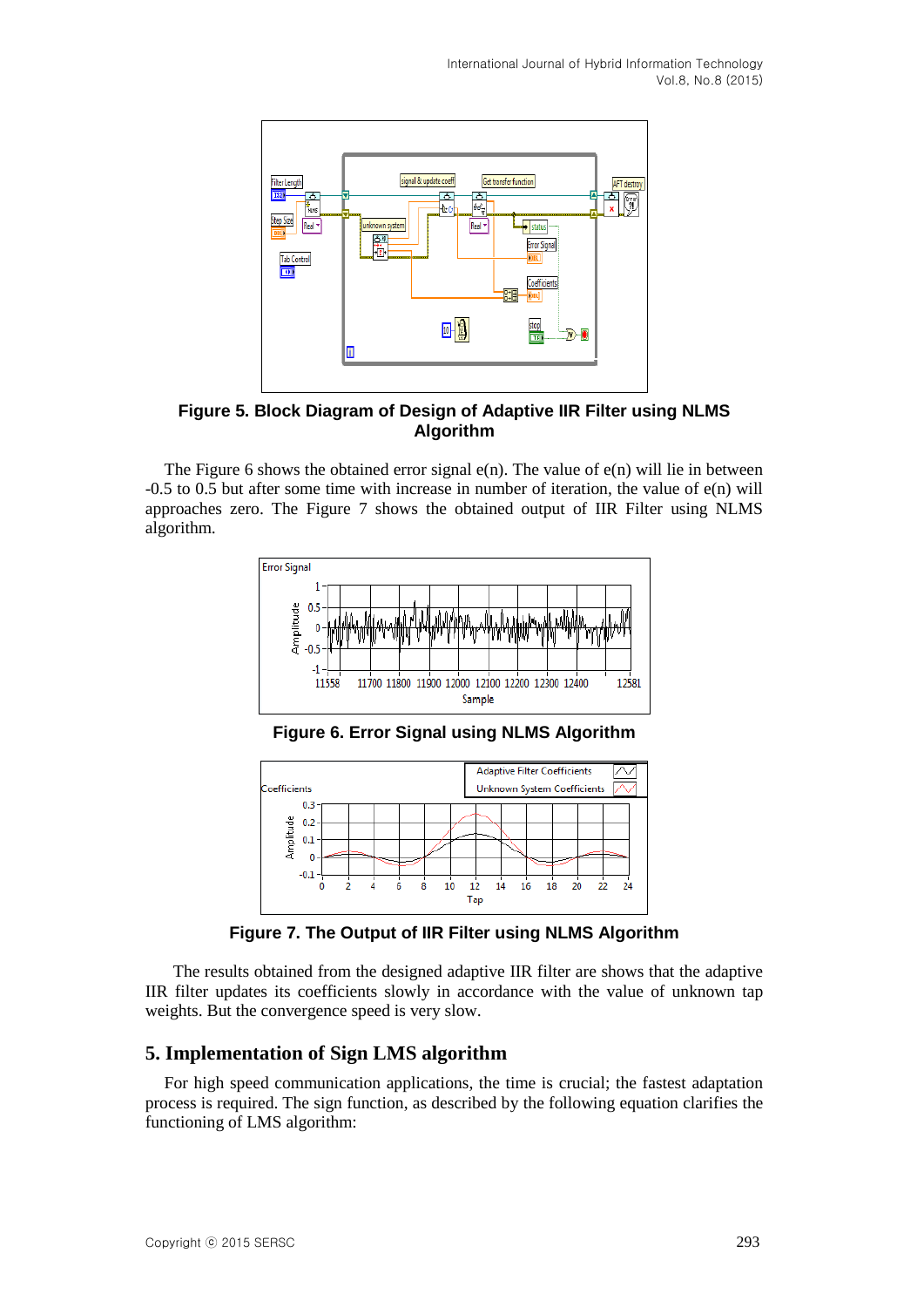$$
sgn(x) = \begin{cases} 1; & x > 0 \\ 0; & x = 0 \\ -1; & x < 0 \end{cases}
$$
 (4)

When the sign function is applied to the standard LMS algorithm; it gives the following three types of sign LMS algorithms.

(i) Sign-error LMS algorithm - This employs the sign function to the error signal e(n) and this algorithm upgrades the taps of filter through the below mentioned equation:  $w(n + 1) = w(n) + \mu \cdot sgn(e(n)).$   $\overline{u(n)}$  (5)

It is noticed that when  $e(n)$  is zero, this algorithm does not perform multiplication operations. When  $e(n)$  is not zero, this algorithm performs only one multiplication operation.

(ii) Sign-data LMS algorithm – This employs the sign function on the input signal  $\overline{u(n)}$ and this algorithm upgrades the taps of the filter by the following equation:

$$
w(n + 1) = w(n) + \mu \cdot (e(n)), sgn(\overline{u(n)})
$$
 (6)

Where u denotes the step size of the adaptive filter,  $\overline{w(n)}$  denotes the filter coefficient vector,  $\overline{u(n)}$  denotes filter input vector, and e(n) denotes error signal.

It is noticed that when  $\overline{u(n)}$  is zero; this algorithm does not perform multiplication operations. When  $\overline{u(n)}$  is not zero, this algorithm perform only one multiplication operations.

(iii) Sign-sign LMS algorithm – This employs the sign function to both the terms e(n) and  $\overline{u(n)}$  and this algorithm basically upgrades the taps of the filter through the equation:

$$
\overline{w(n+1)} = \overline{w(n)} + \mu \cdot sgn(e(n)) \cdot sgn(\overline{u(n)})
$$
 (7)

It is noticed that when either e(n) or  $\overline{u(n)}$  is zero, this algorithm does not perform multiplication operations. When neither e(n) nor  $\overrightarrow{u(n)}$  is not zero, this algorithm perform only one multiplication operation.

The sign algorithm does less number of multiplication operations than other algorithms. When the value of step size factor  $\mu$  equals a power of 2, the sign LMS algorithm will exchange the multiplication operations with shift operations. As compared to the standard LMS algorithm, the sign LMS algorithm possesses slow rate of convergence and more value of mean squared errors [7].

Though this above defined LMS algorithm is very easy in calculation terms but its mathematical analysis is very complex because of its stochastic and non-linear behaviour and so it's hardware implementation. So, to profound the execution and to have hardware consistency another LMS algorithm, called as sign sign algorithm is used in this paper. This algorithm deduces the error in terms of speed and hardware by assessing its gradient value in terms of its sign value as given in the above mentioned equations. In general terms it is a hardware friendly algorithm, which decreases the non linearity with its sign value [10].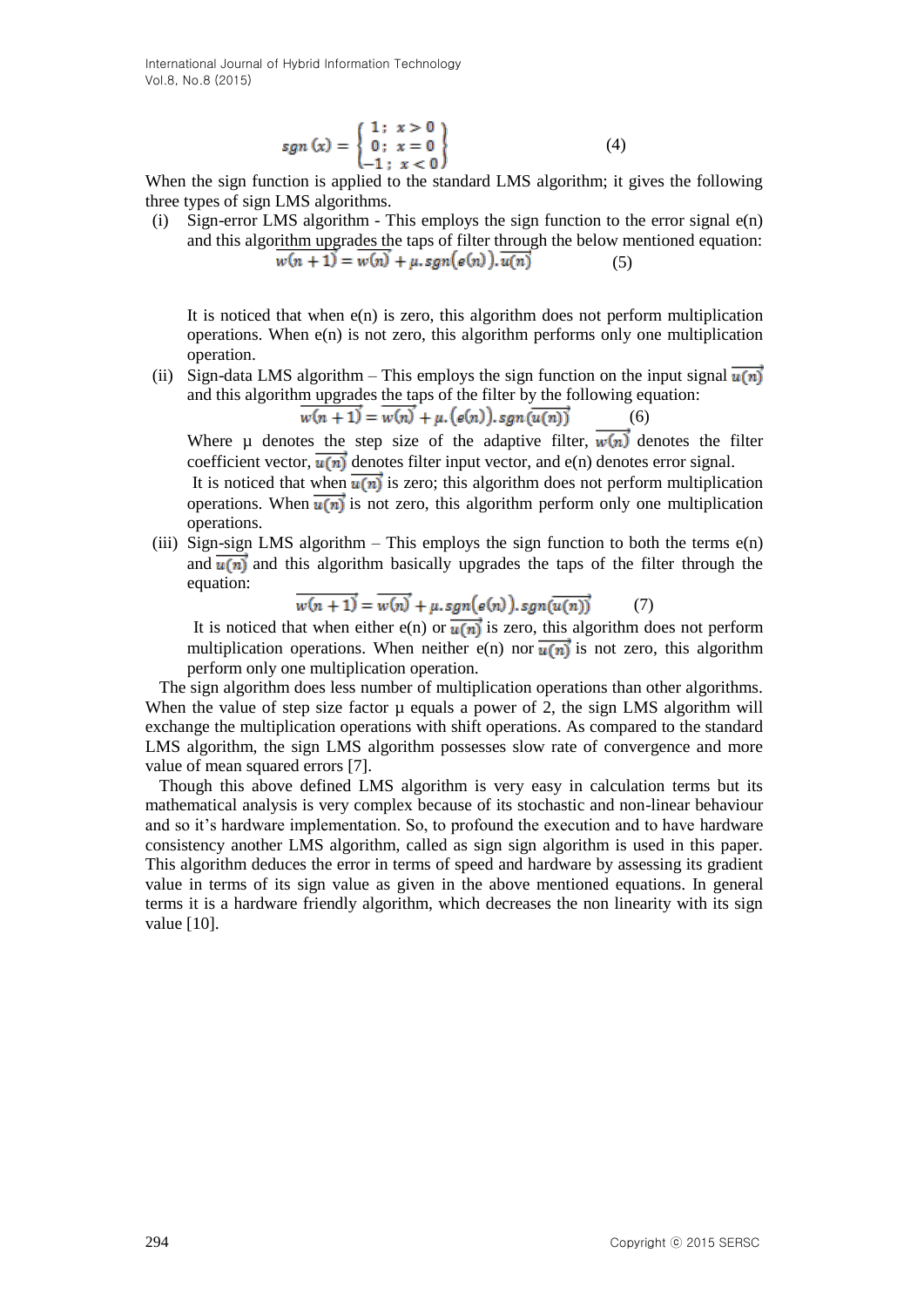

**Figure 8. Block Diagram of SLMS Algorithm**

The error signal, e(n) shown in Figure 2. depicts the value, which decreases as we increases the iterations. This filter is used to decrease the mean square error (MSE) and increase the convergence rate. When the value of MSE approaches zero, the system will become stable. The output obtained from the designed adaptive IIR filter is shown in Figure 3. The curve shows that how the adaptive coefficients (black coloured signal) get updated in accordance with the value of unknown coefficients (red coloured signal). The rate of convergence in this case is neither too fast nor too slow.



**Figure 9. Error Signal using Sign LMS algorithm**



**Figure 10. Adaptive IIR Filter output using Sign LMS algorithm**

## **6. Implementation of VSS LMS Algorithm**

As explained above the NLMS algorithm is used for limited precision and processing power. As per the stability conditions, the choice of this parameter step size reflects a trade off between fast convergence rate and good tracking ability on the one hand and low misadjustments on the other hand. To overcome this problem, the step size needs to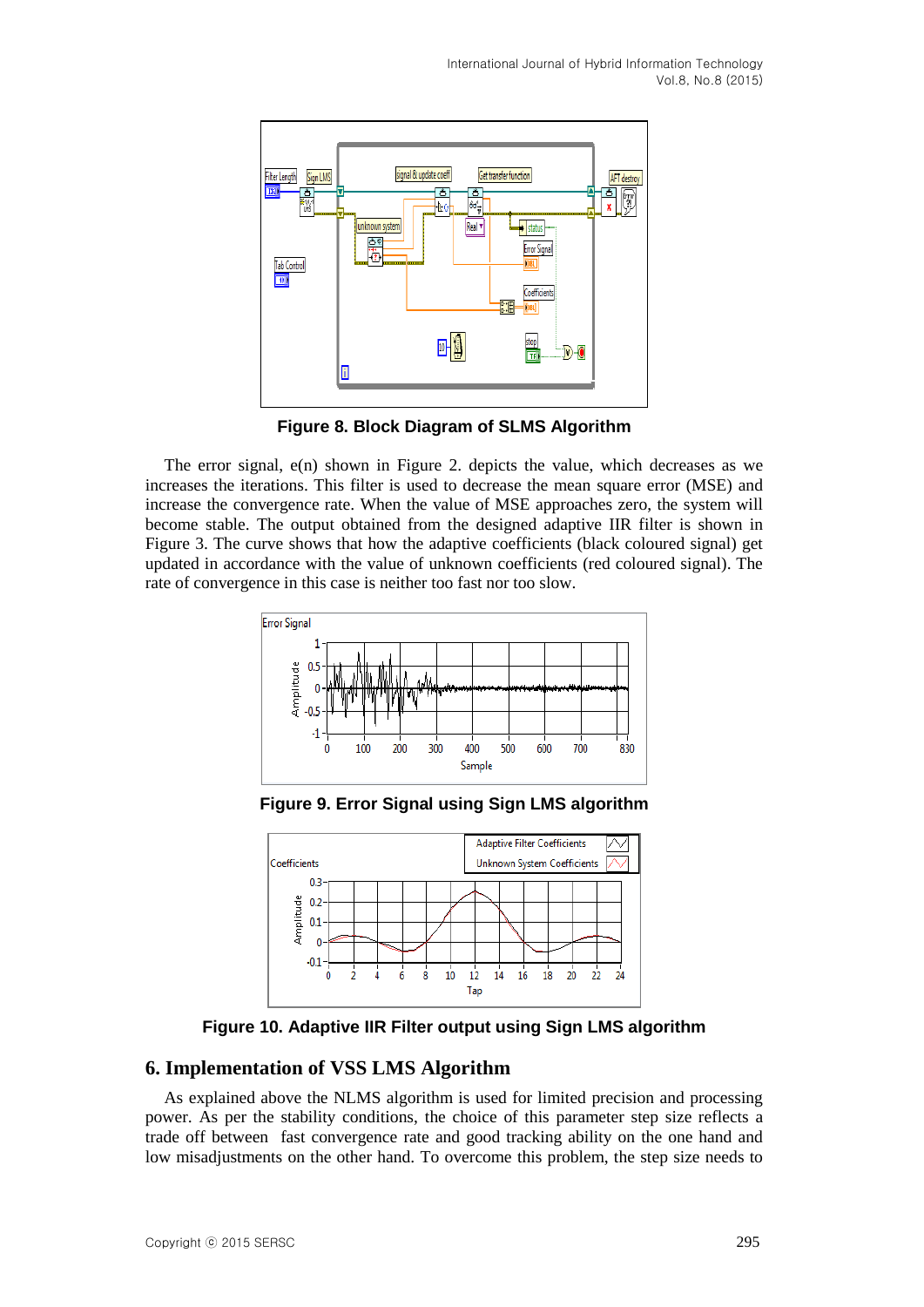be controlled. As taking large value of step size causes large error and fast convergence speed and taking small value of step size causes slow convergence speed [14]. The variable step size least mean square algorithm (VSSLMS) is a solution to this problem that arises between step size and Mean squared error. This algorithm was proposed by Kwong and Johnston in which step size is adjusted according to the square of prediction error. The lms algorithm is stated by the equation:

$$
w(n + 1) = w(n) + \mu(n)e(n)x(n)
$$
\n
$$
\text{For varying step size,}
$$
\n
$$
\mu'(n + 1) = \alpha \mu(n) + \gamma e^{2}(n)
$$
\n
$$
\text{With } 0 < \alpha < 1 \text{ and } \gamma > 0 \tag{9}
$$

As  $\mu(n + 1)$  is set to  $\mu_{max}$  or  $\mu_{min}$ . When its value goes below or above one of them, respectively. The step size updated equation is given as

$$
u(n+1) = \alpha(\mu(n)) + \gamma E^2\{e(n)e(n-1)\}
$$
 (10)

This equation represents the behavior of variable step size algorithm. The block diagram of VSS-LMS algorithm has been designed using adaptive filter toolkit of LabVIEW as shown in Figure 11.



**Figure 11. Block Diagram of VSS-LMS Algorithm**

## **7. Implementation of Learning Curves**

The plot between mean square error (MSE) and number of iterations is known as curve of the designed algorithm, and it depends upon the value of step size. This curve is used to measure the convergence rate and stability of the system [6]. Generally learning curves fall off exponentially to a constant value, with the increasing number of iterations, as it further decreases the mean squared error (MSE) value. To obtain these learning curves, adaptive filter toolkit (AFT) of LabVIEW is used [7]. The equation of mean squared error is given as

$$
MSE = \frac{1}{n} \sum_{i=1}^{n} e(n)^2
$$
 (11)

The Virtual Instrument (VI) blocks are available in AFT are AFT create LMS, AFT filter and update coefficients VI, AFT get transfer function VI and AFT destroy adaptive filter VI are used to execute these learning curves. To implement both the algorithms (LMS and NLMS) in Virtual Instrument (VI), case structure is used to attain learning curve of both the implemented algorithms. To compute MSE, VI is designed using array and numeric function palette. In Figure 8 the block diagram of learning curve is shown.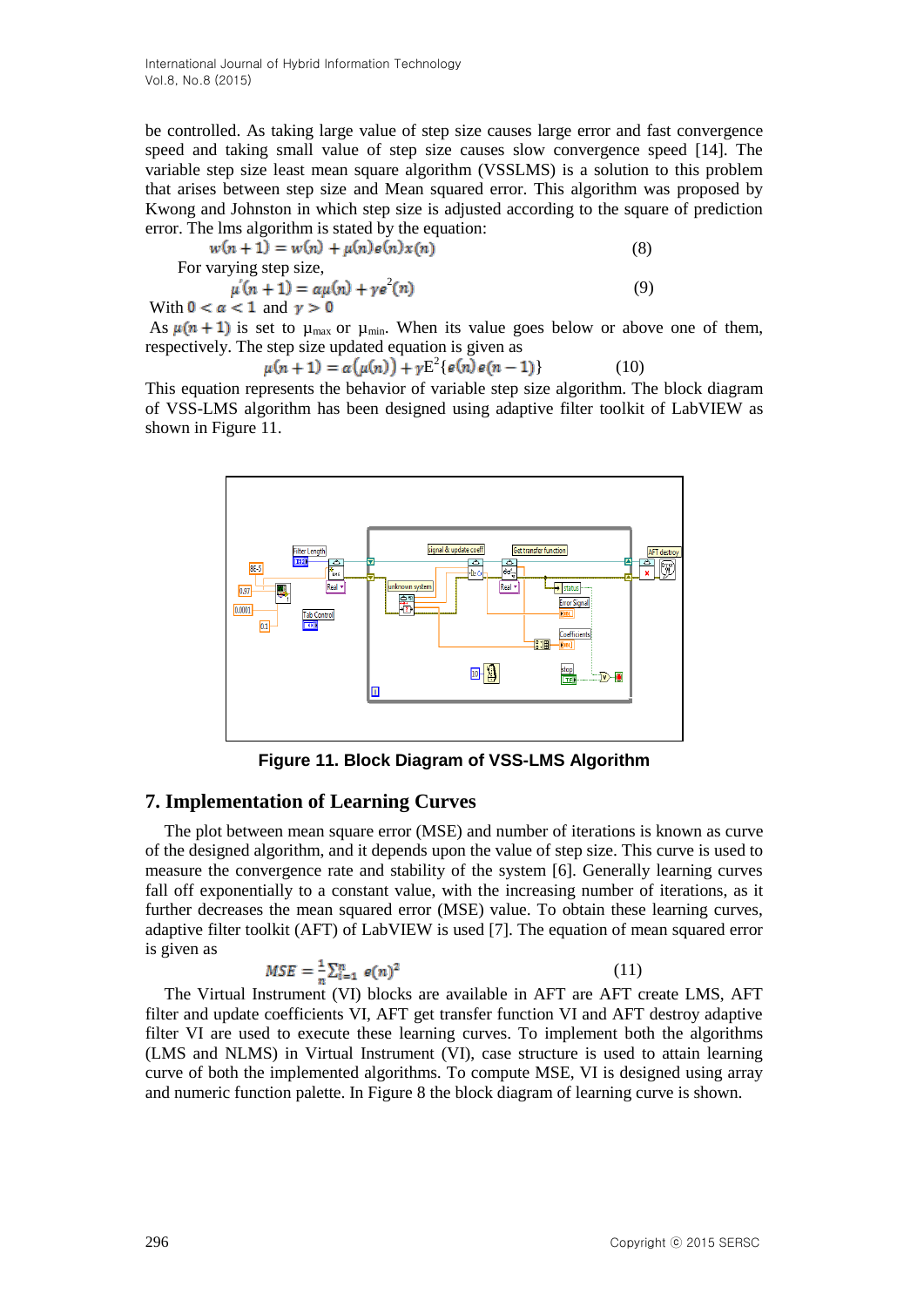

**Figure 12. Block Diagram of Learning Curve**

### **8. Simulation Results**

The comparison of the least mean square (LMS) algorithm with normalized least mean square algorithm is based upon the factors on which these algorithms are designed to achieve the desired results. Both the algorithms are analyzed by taking the samples of noisy signal as input of unit variance and zero mean. The value of filter order considered in the analysis is 25. The results are observed by taking multiple independent trials.

The different values of parameter  $\mu$  are taken to obtain the learning curve over multiple iterations. During its execution, the number of samples of an unknown system is considered as number of iterations. In Figure 13 the performance of least mean square algorithm for different step sizes is given.



**Figure 13. Learning Curve of LMS for different step sizes**

The step size obtained through the simulation to plot learning curve for LMS algorithm is shown in Table I.

| S.No | <b>Algorithm</b> | <b>Step</b><br><b>Size</b> | <b>Filter</b><br>Length | Color of<br>curve |
|------|------------------|----------------------------|-------------------------|-------------------|
|      | LMS              | 0.0072                     | 25                      | <b>Black</b>      |
| 2.   | LMS              | 0.0065                     | 25                      | Red               |
| 3.   | LMS              | 0.0024                     | 25                      | Green             |
| 4.   | LMS              | 0.0161                     | 25                      | Blue              |

**Table I. Different Step Size of LMS Algorithm**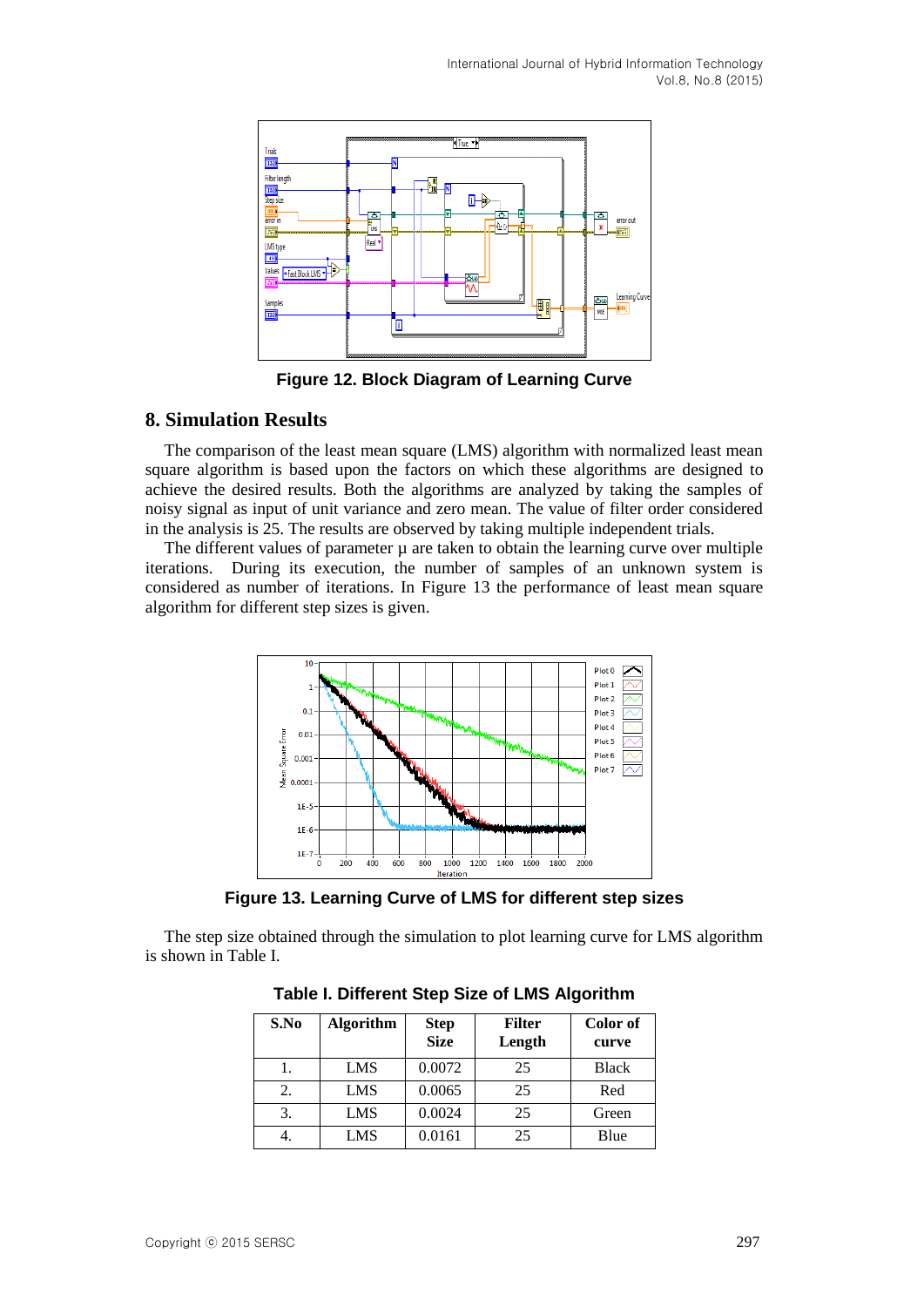The results in Figure 14 shows the learning curve of LMS algorithm for step size 0.016 (blue curve), 0.0072 (black curve), 0.0065 (red curve), 0.0024 (green curve). The simulation results shows that at 500 iterations, the convergence speed obtained is best with  $\mu$ =0.0161 as compared to the other stated values. In Figure 14 the learning curve is obtained for NLMS algorithm.



**Figure 14. Learning Curve of NLMS algorithm for Different Step Size**

The results shows the learning curve of normalized least mean square algorithm for step size 0.0161 (black curve), 0.0065 (red curve), 0.0024 (blue curve),0.1200 (green curve), 0.7000(olive green curve) and 0.4000(purple curve). The simulation result shows that if the value of µ, the convergence speed is good. The step size taken for the simulation of NLMS algorithm to plot the learning curve is shown in Table II.

| S.No | <b>Algorithm</b> | <b>Step Size</b> | <b>Filter</b><br>Length | Color of<br>curve |
|------|------------------|------------------|-------------------------|-------------------|
|      | <b>NLMS</b>      | 0.0161           | 25                      | <b>Black</b>      |
| 2.   | <b>NLMS</b>      | 0.0065           | 25                      | Red               |
| 3.   | <b>NLMS</b>      | 0.0024           | 25                      | Blue              |
|      | <b>NLMS</b>      | 0.1200           | 25                      | Green             |
| 5.   | <b>NLMS</b>      | 0.7000           | 25                      | Olive green       |
| 6.   | <b>NLMS</b>      | 0.4000           | 25                      | Purple            |

**Table II. Different Step Size of NLMS Algorithm**

To simulate the SLMS algorithm, the different values of parameter  $\mu$  has been taken, so as to obtain the learning curve over 2000 samples. During the execution of learning curve, the number of samples of an unknown system is considered as number of iterations. The Figure 15 shows the learning curve of sign least mean square algorithm for five different values of step size.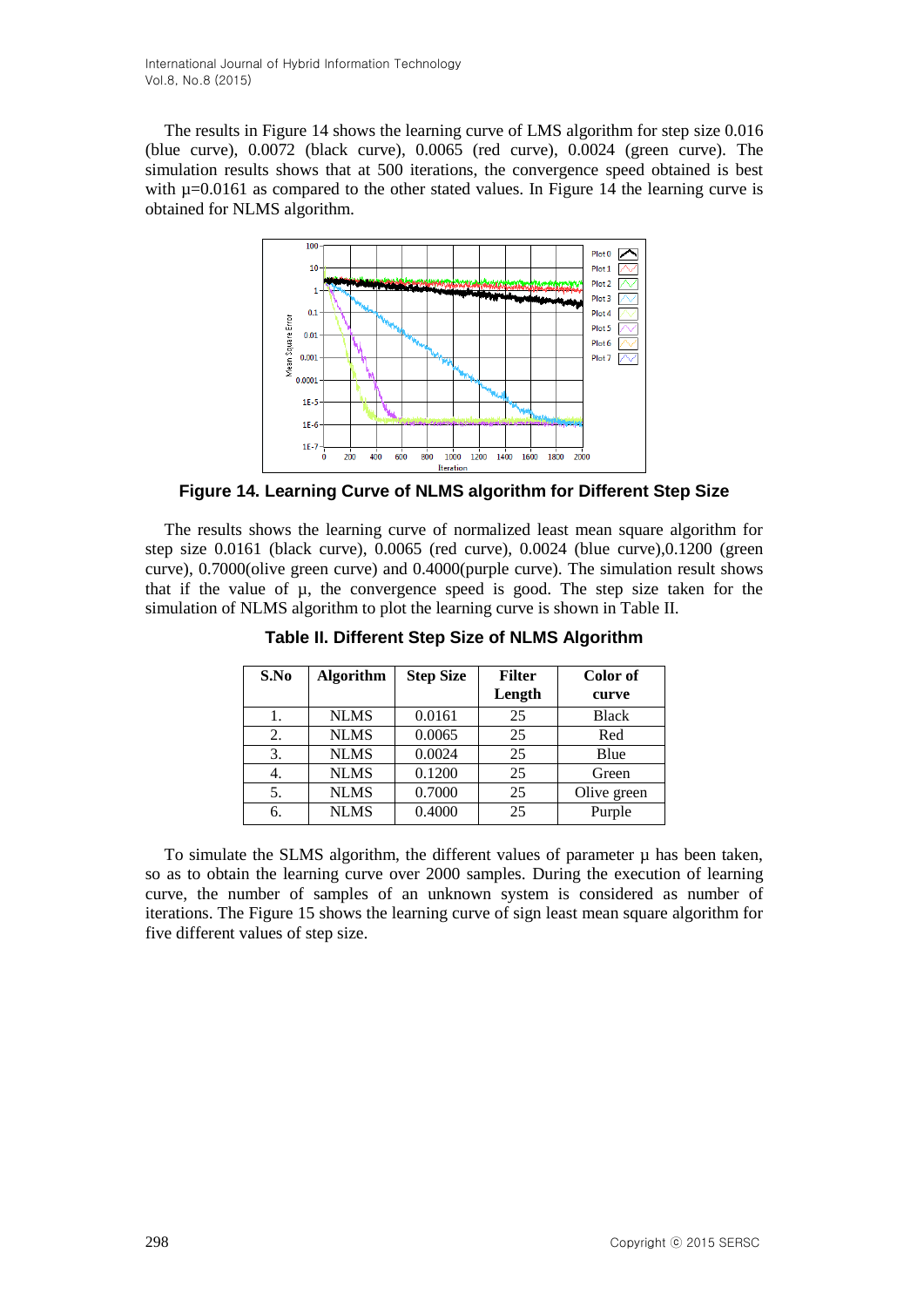

### **Figure 15. Learning Curve for Sign LMS Algorithm for Different Step Size**

The step size obtained through the simulation to plot learning curve for SLMS algorithm by taking five different values of step size is shown in Table III.

| S.No | <b>Algorithm</b> | <b>Step</b> | <b>Filter</b> | Color of     | <b>MSE</b> |
|------|------------------|-------------|---------------|--------------|------------|
|      |                  | <b>Size</b> | Length        | curve        |            |
| 1.   | Sign LMS         | 0.001       | 25            | Red          | 0.02202    |
| 2.   | Sign LMS         | 0.066       | 25            | Blue         | 0.02798    |
| 3.   | Sign LMS         | 0.020       | 25            | Olive        | 2.17817    |
|      |                  |             |               | green        |            |
| 4.   | Sign LMS         | 0.010       | 25            | <b>Black</b> | 1.11332    |
| 5.   | Sign LMS         | 0.090       | 25            | Green        | 0.11514    |

**Table III. Different Step Size of Sign LMS Algorithm**

The results in Figure 15 shows the learning curve of SLMS algorithm for step size 0.001 (red curve), 0.066 (blue curve), 0.020 (olive green curve), 0.010 (black curve). The simulation results shows that at 2000 iterations, the convergence speed obtained is best with  $\mu$ =0.010 as compared to the other stated values because the complete analysis is dependent upon the step size  $(\mu)$ , if the value of  $\mu$  is very small, convergence speed will be too slow and if value of  $\mu$  is very large then the adaptive filter will become unstable and its output diverges due to high convergence rate. Therefore, the value of  $\mu$  is crucial.



**Figure 16. Comparison of VSS Algorithm with SLMS, LMS and NLMS Algorithm**

From the obtained learning curve, it can be presumed that LMS algorithm with small value of step size converges faster as compared to the NLMS algorithm and SLMS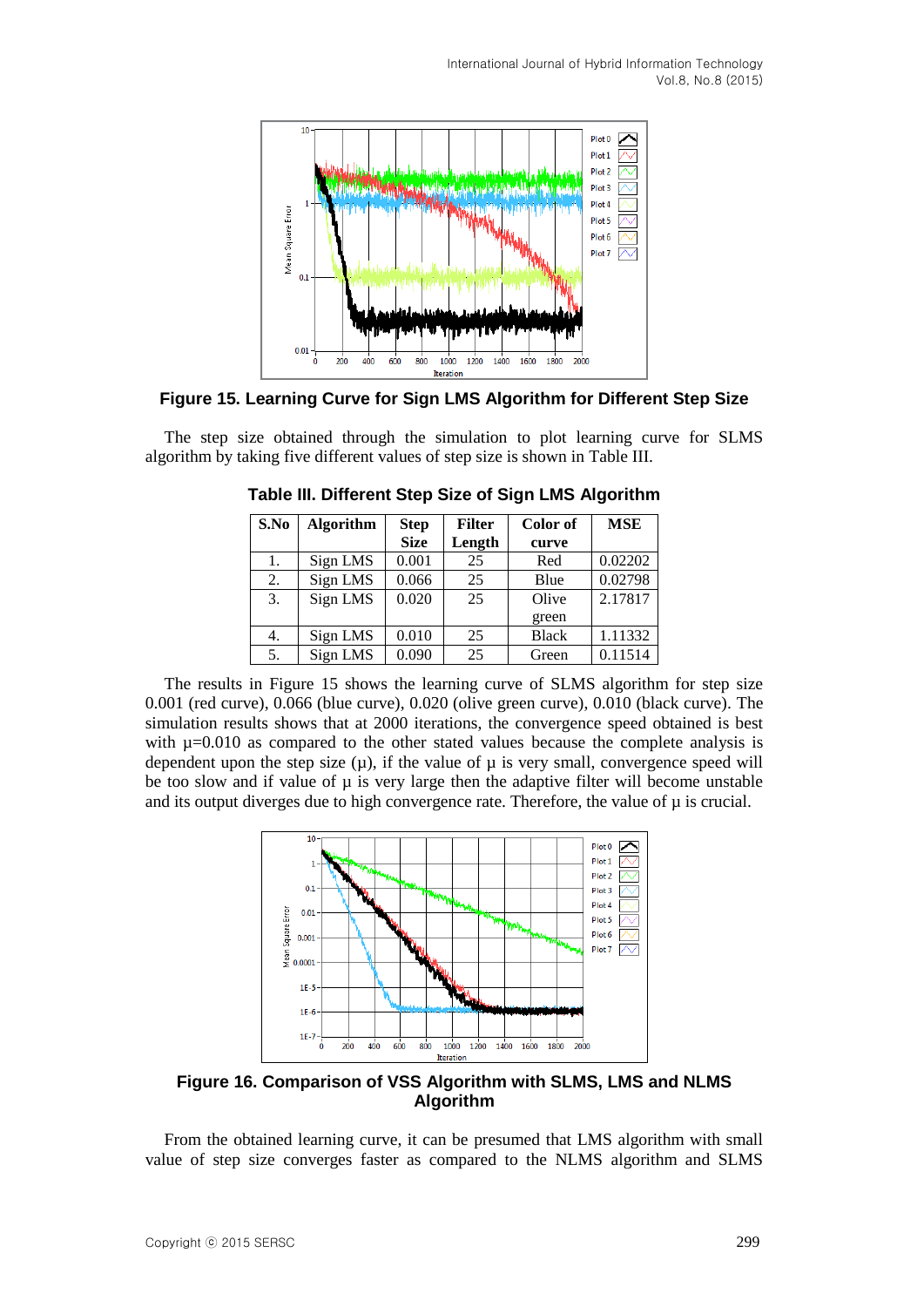algorithm. But faster convergence speed brings greater value of steady state errors so the best output is obtained with SLMS because it gives moderate convergence speed with smaller steady state error. The learning curve obtained in Figure 17. Depicts that at 2000 iterations, the SLMS algorithm converges faster than NLMS algorithm and converges slowly in comparison with the standard LMS algorithm. The step size taken to make comparison of SLMS algorithm with LMS and NLMS algorithm by plotting the respective learning curves is shown in Table IV.

| S.No | <b>Algorithm</b> | <b>Filter</b> | Color of     | <b>MSE</b> |
|------|------------------|---------------|--------------|------------|
|      |                  | Length        | curve        |            |
| ı.   | Sign LMS         | 25            | Red          | 1.23E-06   |
| 2.   | <b>LMS</b>       | 25            | <b>Black</b> | 0.020661   |
| 3.   | <b>NLMS</b>      | 25            | Green        | 0.524033   |
|      | VSS              | 25            | Blue         | 0.00245    |

| Table IV. Comparison of VSS algorithm with LMS, SLMS and NLMS |
|---------------------------------------------------------------|
| algorithm                                                     |

### **References**

- [1] John J. Shynk, 'Adaptive IIR Filtering', IEEE ASSP Magazine, April 1989.
- [2] N. Kehtarnavaz, Namjin Kim,"Digital signal processing system-level design using LabVIEW", Elsevier publication University of Texas at Dallas., 2005.
- [3] Rashpinder Kaur, Gurjinder Singh, B.S Dhaliwal, S.S. Gill, "Implementation of Modified Variable Step Size Least Mean Squared Algorithm in LabVIEW", IEEE International Conference On Computational Intelligence And Computing Research, 2012.
- [4] S. A. Rehman, R. R. Kumar, "Performance Comparison of Adaptive Filter Algorithms for ECG Signal Enhancement",IJARCCE, vol.1, issue 2, April 2012.
- [5] Gurjinder Singh, Maninder Kaur, KVP Singh, Rashpinder Kaur, "Performance Analysis of CP-VSS and CP-LMS algorithms in LabVIEW", INPRESSCO International Journal of current Engineering and Technology,6 Sep,2013.
- [6] S. Chen, "Minimum sensitivity IIR filter design using principle Component approach", IEEE trans. vol.8, pp-342, 1991.
- [7] National Instruments, "signal processing toolkit", available at<http://www.ni.com/labs>
- [8] National Instruments, "Adaptive filter toolkit", available at http://www.ni.com/labs
- [9] National Instruments, "Analyzing Adaptive Filter Performance (Adaptive Filter Toolkit)", available at http://www.ni.com/part number 372357A-01.
- [10] H. Kaur, R. Malhotra, A. Patki, "Performance analysis of gradient adaptive LMS algorithm," International Journal of Scientific and Research Publications, vol.2, issue 1, pp. 1-4, 2012.
- [11] Casco-Sánchez, F.M., Medina-Ramírez, R.C. and López-Guerrero, "A New Variable Step-Size NLMS Algorithm and its Performance Evaluation in Echo Cancelling Applications", Journal of Applied Research and Technology, vol.9, no.3, pp. 302-313, 2011.
- [12] Y. Ozbay, A.R. Kavsoaglu, "An optimum algorithm for adaptive filtering on acoustic echo cancelling using TMS320C6713 DSP," Elsevier publication on Signal Processing, vol.20, pp. 133-148, 2010.
- [13] T. Aboulnasr, K. Mayyas, "A robust variable step size LMS type algorithm: analysis and simulations", IEEE Trans. on Signal Process., vol.45, no.3, pp. 1633-1642, 1997.
- [14] K. Mayyas, F. Momani, "An LMS adaptive algorithm with a new step size control equation," Journal of Franklin Institute, vol. 348, pp. 589-605, 2011.

#### **Authors**



**Divya Sharma**, pursuing M.E. Fellowship in Electronics and Communication (2012-2015) from Chitkara University, Rajpura. She has received her B.Tech degree in Electronics and Communication from Punjab technical university and has been teaching in Chitkara University since 2012 as an Assistant Lecturer. Her area of interests are digital signal processing, adaptive filtering, MATLAB programming and LabVIEW programming.